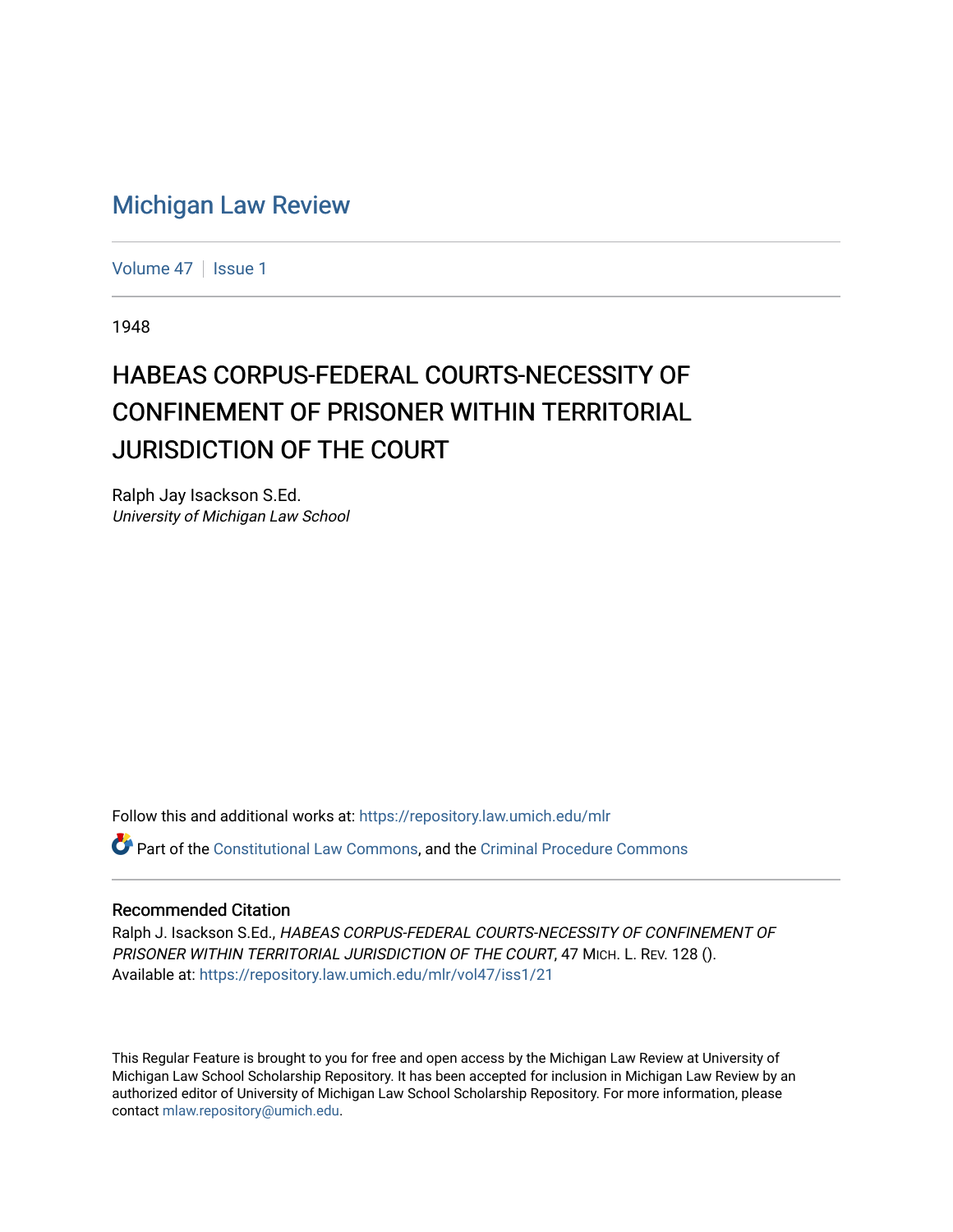HABEAS CORPUS-FEDERAL COURTS-NECESSITY OF CONFINEMENT OF PRISONER WITHIN TERRITORIAL JURISDICTION OF THE COURT—The Attorney General, respondent, after finding that petitioners, one hundred and twenty Germans, endangered the public peace and safety of the United States by their adherence to an enemy government, issued removal orders for their deportation. Petitioners, while confined at Ellis Island, New York, filed petitions for writs of habeas corpus in the District Court for the District of Columbia challenging the removal orders on the basis that they exceeded statutory authority for their issuance. Respondent moved to dismiss because petitioners were not confined in the District of Columbia. The district court granted the motion and the court of appeals affirmed. On certiorari, *held*, affirmed,<sup>1</sup> three justices dissenting. The district court is limited in its issuance of writs of habeas corpus to persons confined within its territorial jurisdiction. *Ahrens v. Clark,* (U.S. 1948) 68. S.Ct. 1443.

The majority of the Court reached its decision by construing the applicable jurisdictional statutory language, ". . . district courts, within their respective jurisdictions, shall have power to grant writs of habeas corpus  $\ldots$ ,"<sup>2</sup> to demand restraint of the prisoner within the territorial limits of the district court as a prerequisite to issuance of the writ. The legislative history of the statute, the majority believed, indicated that its purpose was to prevent a district judge from bringing before him prisoners held outside his district.<sup>8</sup> Justices Rutledge, Murphy and Black, dissenting, thought the statute was intended to prevent district judges from having power to bring before them custodians located in

<sup>1</sup> The Supreme Court refused the respondent's request to waive the jurisdictional objection, thereby permitting a decision on the merits, holding that the uncured defect in jurisdiction over petitioners prevented the Court from reaching the question of whether respondent was a proper party to waive the objection.

 $228$  U.S.C. (1946) § 452.

<sup>8</sup>CoNG .. GtoBE, 3gth Cong., 2d sess., 730, 790. See principal case at **1445.**  The Court also was of the opinion that compelling policy reasons, that is, transportation costs of returning prisoners, chances for escape while in transit, and administrative burdens, demanded a strict; construction of the jurisdictional requirement of the statute.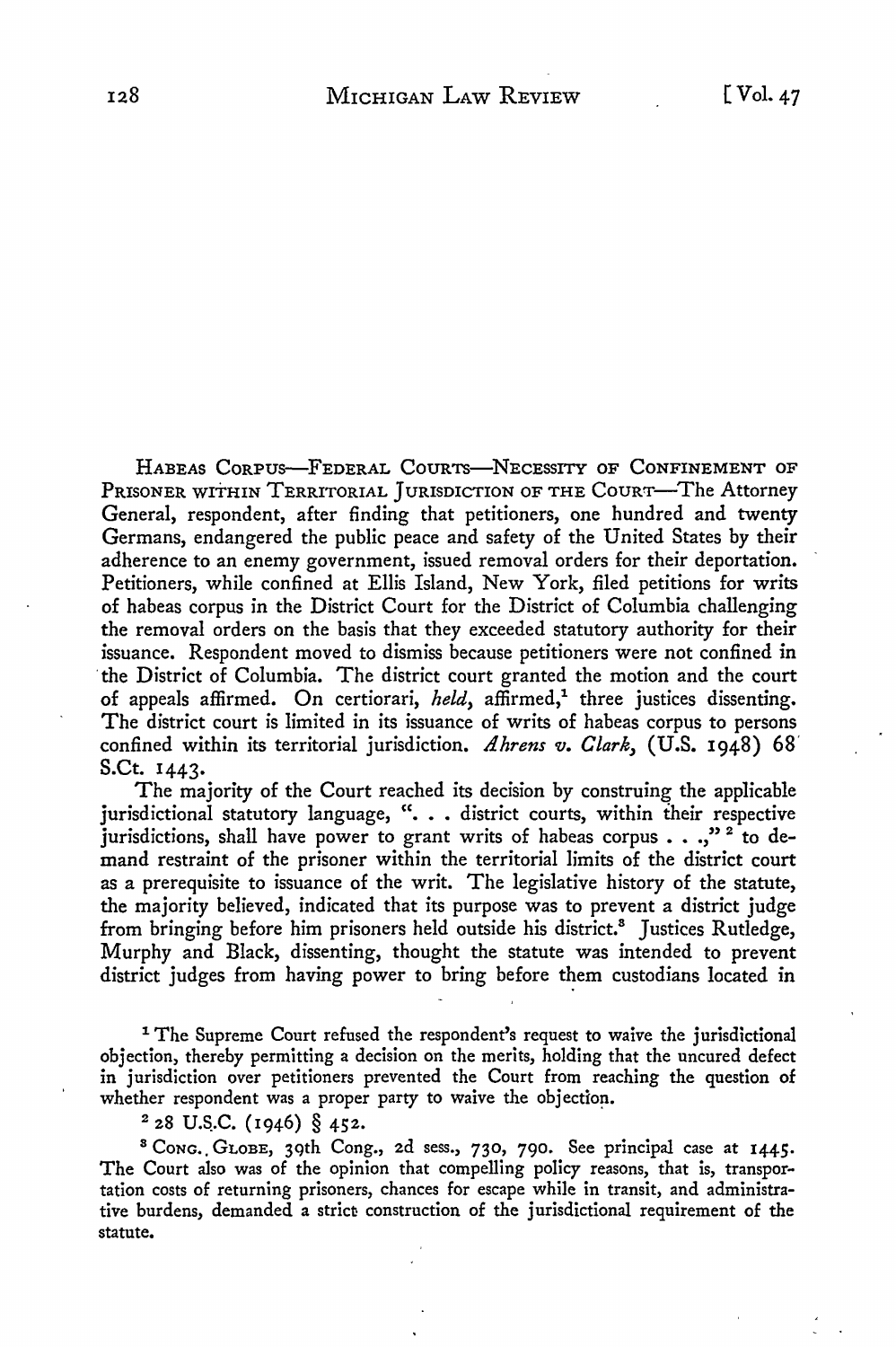remote districts.<sup>4</sup> Therefore, since respondent was within the territorial jurisdiction of the court to which the petition was presented and could terminate the confinement of petitioners without leaving that jurisdiction, it was argued that the writ should have been issued.<sup>5</sup> Jurisdiction is usually held non-existent when custodian and prisoner are both outside the district.<sup>6</sup> However, most district courts have ruled that presence of the jailer within the district though the prisoner may be elsewhere, or a stipulation by respondents located outside the district waiving production in court of prisoners in their custody, is a sufficient basis for the exercise of jurisdiction.<sup> $7$ </sup> The dissenting justices justified these earlier decisions by looking to the historical purpose of the writ. This purpose was to relieve the prisoner by compelling his custodian, who has both the authority and ability to produce the body, whenever subject to the process of the court, to open the prison doors.<sup>8</sup> If process does run to the custodian,<sup>9</sup> then the district court should be free to use its discretion in refusing to exercise its jurisdiction in those cases where the prisoner may obtain relief in a more convenient forum, but still *to* preserve the right to issue the writ in cases of extreme hardship.<sup>10</sup> The ruling of the majority of the court in the principal case may seem

~ CoNG. GLOBE, 39th Cong., 2d sess., 730, 790. Principal case at 1451.

5 Principal case at 1450.

<sup>6</sup>Ex parte Graham, 4 Wash. (C.C. 3d) 2II (1818); Jones v. Biddle, (C.C.A. 8th, 1942) 131 F. (2d) 853; United States v. Schlotfeldt, (C.C.A. 7th, 1943) 136 F. (2d) 935; Burns v. Welch, (App. D.C. 1947) 159 F. (2d) 29.

*<sup>1</sup>*CHURCH, HABEAS CoRPUS, 2d ed., § 109 (1893). United States v. Davis {App. D.C. 1839) *5* Cranch C.C. 622; Ex parte Ng Quong Ming, (D.C. N.Y. 1905) 135 F. 378; Sanders v. Allen, (App. D.C. 1938) 100 F. {2d) 717. Contra, In re Bickley, (D.C. N.Y. 1865) 3 Fed. Cas. 332, and McGowan v. Moody, 22 App. D.C. 148 ( 1903), which the dissenting judges believed were distinguishable. See principal case at 1451, note 18.

<sup>8</sup>Principal case at 1447, where the dissenting opinion quotes from Judge Cooley's statement in Matter of Samuel W. Jackson, 15 Mich. 416 at 439 (1867), ". . . this writ . . . is directed to, and served upon, not the person confined, but his jailer. It does not reach the former except through the latter.  $\ldots$  The place of confinement is therefore not important to the relief, if the guilty party is within the reach of process, so that by the power of the court he can be compelled to release his grasp. The difficulty of affording redress is not increased by the confinement being beyond the limits of the state, except as greater distance may affect it. The important question is, where is the power of control exercised?"

<sup>9</sup> Principal case at 1448 and 1452. Although the Attorney General is not the officer in charge of the place of confinement, he has power to end the imprisonment without leaving the District of Columbia. Compare the language of the court in Sanders v. Bennett, (App. D.C. 1945) 148 F. (2d) 19 at 20: "Attorney-General ... is a supervisory official rather than a jailer ... the proper person to be served ... is the warden of the penitentiary in which the prisoner is confined rather than an official in Washington, D.C., who supervises the warden."

10 Principal case at 1453. Illustrations of typical hardship situations are those instances which may arise when a petitioner cannot find out what district a person is illegally detained in, as may be the case in military detentions; emergency evacuation of groups, with possible loss of personnel records; confinement of persons in areas not subject to the jurisdiction of any district court, that is, detention by United States military authorities in foreign countries.